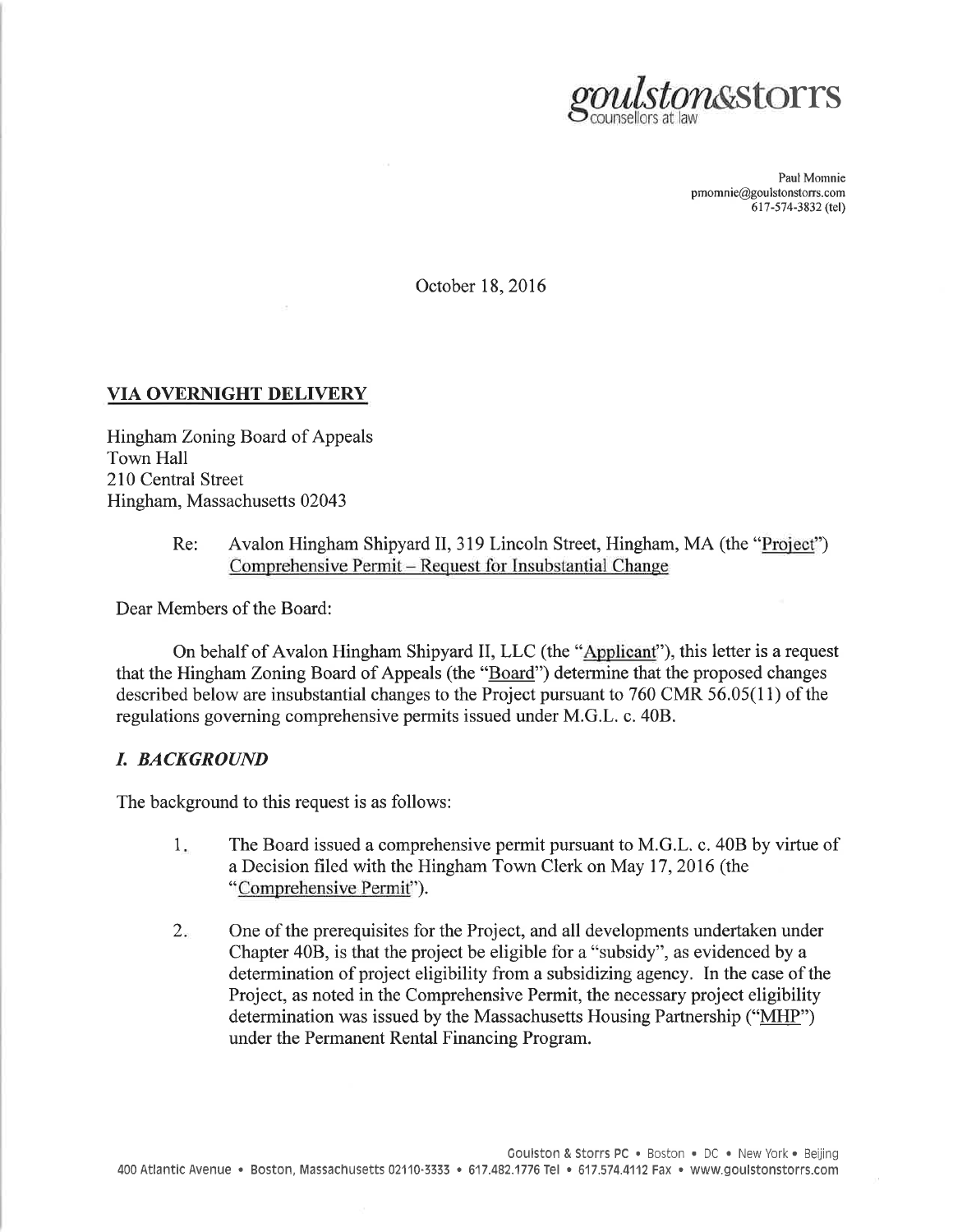- The Applicant has determined that it has the financial ability to finance the Project with its own funds and does not require a construction loan or permanent financing. As a result, the Applicant seeks to satisfy the "subsidy" requirement through the Local Initiative Program ("LIP"). Under the LIP program for 408 projects, the Department of Housing and Community Development ("DHCD") serves as the subsidizing agency and the subsidy is non-financial and is in the form of oversight and assistance provided by DHCD to assist the Project.  $3.$
- 4. The LIP program requires the endorsement of the Hingham Board of Selectmen. Pursuant to a Memorandum of Agreement dated April 21, 2016 by and between Applicant and the Board of Selectmen, the Board of the Selectmen agreed to reasonably cooperate in the conversion of the Project into a LIP project.
- The Applicant therefore requests, as an insubstantial change to the Comprehensive Permit, the ability to obtain LIP approval as the necessary "subsidy" for the Project under the 40B Regulations. 5

# II. PROPOSED MODIFICATIONS

The Applicant proposes to make modifications to the Comprehensive Permit to reflect the proposed change to the LIP by adding the following proposed language:

> "Notwithstanding anything in this permit to the contrary, as an altemative to MHP acting as the subsidizing agency for the Project, the Applicant may obtain approval by the Department of Housing and Community Development ('DHCD') pursuant to the Local Initiative Program ('LIP')."

# III. DISCUSSION

760 CMR 56.05(11) provides that after the issuance of a comprehensive permit granted by a zoning board, an applicant desiring to change aspects of its proposal may notify the board in writing. 760 CMR 56.07(4)(c) and (d) describes factors to take into account when determining whether a change is substantial or insubstantial. 760 CMR 56.07(4)(d)(5) specifically states that "[a] change in the financing program under which the Applicant plans to receive a Subsidy, if the change affects no other aspect of the proposal" should generally not be considered a substantial change. That is precisely the situation here. The Applicant is proposing that the LIP program be added as an acceptable Subsidy program for the Project. There are no other changes proposed to any other aspect of the Project. The change will not change the physical characteristics of the Project or its operation. Especially in view of the Board of Selectmen's agreement to cooperate with the LIP proposal for the Project, we respectfully request a determination that the proposed modification to the Comprehensive Permit be approved as an insubstantial change.